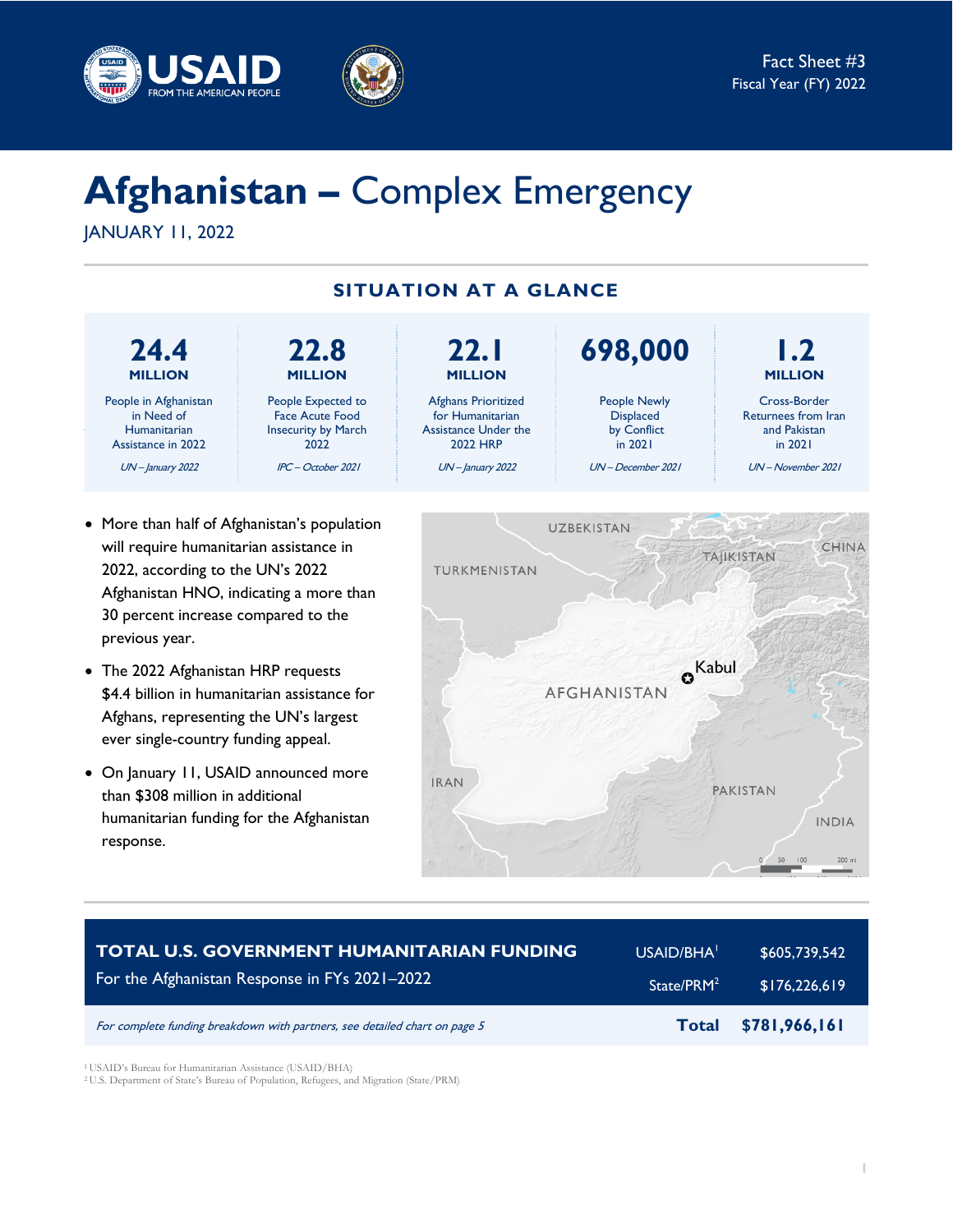## **KEY DEVELOPMENTS**

#### **HNO Estimates 24.4 Million Afghans in Need of Humanitarian Assistance**

Approximately 24.4 million people will require humanitarian assistance in 2022, a more than 30 percent increase compared to 2021, according to the UN's 2022 Afghanistan Humanitarian Needs Overview (HNO), released on January 8. The population in need of humanitarian assistance represents nearly 60 percent of Afghanistan's total population of 41.7 million people and includes approximately 504,000 people expected to be internally displaced in the coming year; 785,000 anticipated cross-border returnees; 150,000 people expected to face shocks such as natural disasters; and 72,000 refugees and asylum seekers. Intense conflict during the first seven months of 2021 resulted in heightened civilian casualties and large-scale population displacement; overall, nearly 700,000 people were newly displaced in 2021, the UN reports. Additionally, Afghanistan experienced a drought from 2020 to 2021 with exceptionally low precipitation, affecting an estimated 80 percent of the country and resulting in a wheat deficit of up to 3 million metric tons in 2021. The HNO also projects that a second consecutive year of the La Niña meteorological phenomenon will result in below-average winter precipitation during the current 2021/2022 winter season.

Food needs are particularly acute, with the HNO projecting that nearly 23 million people, or 55 percent of the country's population, will experience Crisis—IPC 3—or worse food insecurity conditions by March 2022, including 8.7 million people experiencing Emergency—IPC 4—levels of food insecurity.<sup>3</sup> The population projected to face Emergency outcomes is the highest in the world, the UN reports. Severe drought has exacerbated poor food security in rural areas, while economic shocks have heightened food insecurity in urban areas, resulting in new food assistance needs among populations that had not previously been targeted for humanitarian assistance. As a result of heightened food insecurity and poor water, sanitation, and hygiene (WASH) conditions, the HNO further projects that 4.7 million people will experience acute malnutrition in 2022, a more than 20 percent increase compared to 2021.

#### **2022 HRP Requests \$4.4 Billion for Afghanistan Humanitarian Response**

The 2022 Afghanistan Humanitarian Response Plan (HRP) requests more than \$4.4 billion in funding for the Afghanistan response, which represents the UN's largest ever funding appeal for a single country. The cumulative effects of decades of conflict, displacement, severe drought, and the coronavirus disease (COVID-19) pandemic exacerbated a sharp increase in humanitarian needs over the past year, according to the HRP. Following the collapse of the Government of Afghanistan in mid-August, political instability, the widespread suspension of development assistance, and economic shocks have resulted in the disruption of basic services across the country, increased prices of staple foods and fuel, reduced household purchasing power, and further deterioration of humanitarian conditions across Afghanistan.

Under the HRP, humanitarian agencies plan to reach 22.1 million people experiencing shocks including food insecurity, malnutrition, water shortages, loss of livelihoods, increasing protection risks, and lack of access to health care and other basic services. The HRP plans to reach 21.6 million people with food and agriculture assistance; 14.7 million people with health services; 10.4 million people with WASH assistance; 5.9 million people with nutrition support; 4.5 million people with protection services; and 1.9 million people with shelter and relief commodity assistance.

<sup>&</sup>lt;sup>3</sup> The Integrated Food Security Phase Classification (IPC) is a standardized tool that aims to classify the severity and magnitude of food insecurity. The IPC scale, comparable across countries, ranges from Minimal—IPC 1—to Famine—IPC 5.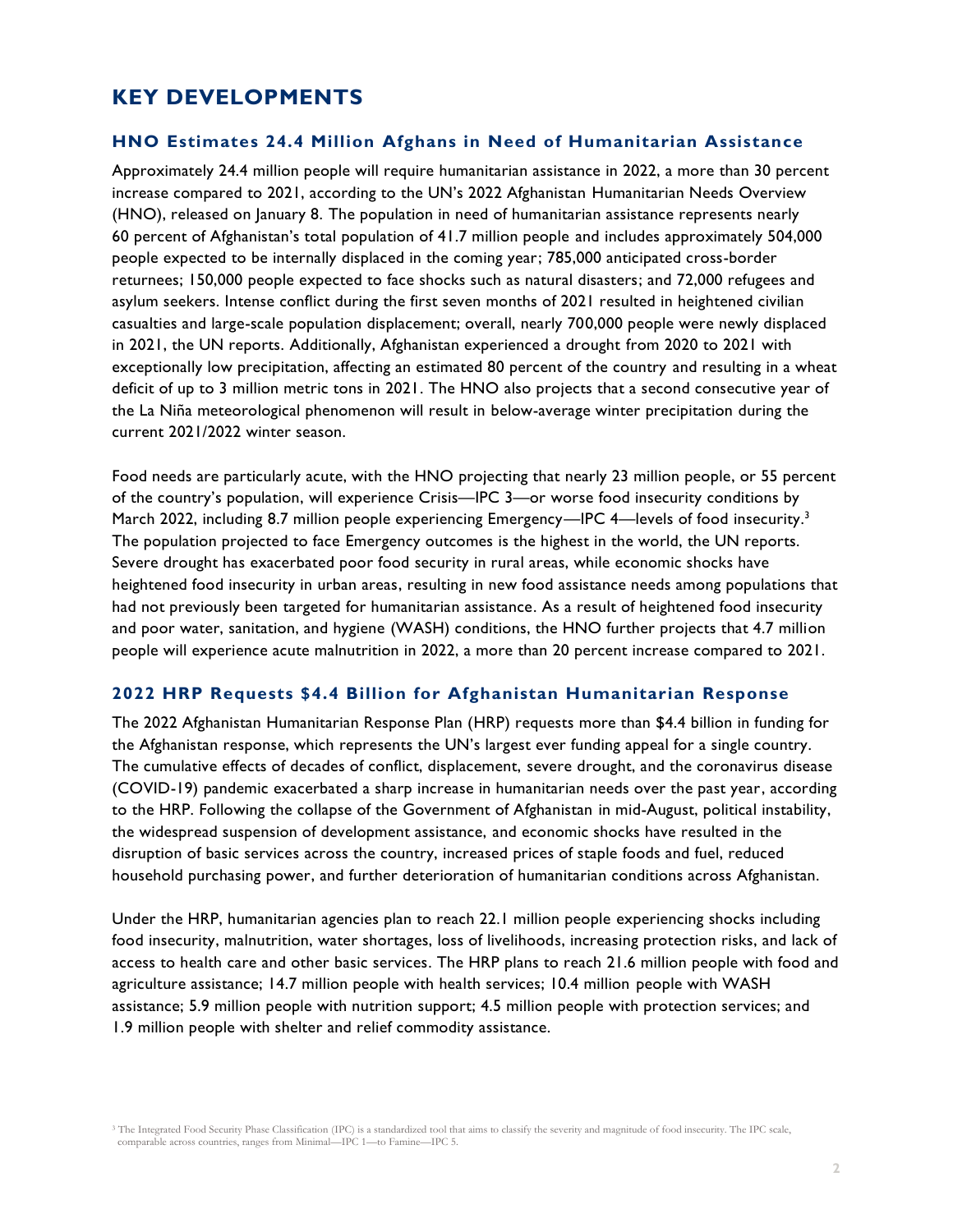### **USAID Announces \$308 Million in Humanitarian Funding for Afghanistan**

On January 11, USAID announced more than \$308 million in new humanitarian funding for Afghanistan, which represents the U.S. Government (USG)'s first FY 2022 contribution to the Afghanistan humanitarian response. This latest funding brings total U.S. humanitarian aid in Afghanistan and to Afghan refugees in the region to nearly \$782 million since October 2020. Among other activities, USAID/BHA's UN and non-governmental organization (NGO) partners plan to use the new funding to provide urgent food and nutrition assistance; support health care facilities and mobile health teams; bolster logistics and transportation capabilities to ensure that aid workers are able to deliver critical relief supplies to hardto-reach areas; and continue support for winterization programs, including providing emergency cash for winter-related needs, shelter kits, heaters, blankets, and warm clothing.

#### **KEY FIGURES**



People reached with USAID/BHA-supported WFP food and nutrition assistance in December



Number of USG implementing partners conducting protection interventions



Number of USG implementing partners supporting health programming

## **U.S. GOVERNMENT RESPONSE**

#### **FOOD SECURITY AND NUTRITION**

The USG supports the delivery of life-saving emergency food assistance across Afghanistan, providing vulnerable populations with locally, regionally, and internationally procured in-kind food assistance; cash transfers for food; and food vouchers. With USAID/BHA support, the UN World Food Program (WFP) is expanding food assistance and nutrition services to support populations in need. Additionally, USAID/BHA partner the UN Food and Agriculture Organization (FAO) and NGO partners are providing seeds and livestock feed in at-risk areas to bolster the coping capacity of vulnerable households. USAID/BHA also supports coordination and capacity-building activities among food security actors in Afghanistan to strengthen humanitarian response efforts.

#### **PROTECTION**

With support from State/PRM, the Office of the UN High Commissioner for Refugees (UNHCR) provides protection assistance to refugees and returnees, internally displaced persons (IDPs), and other vulnerable populations in Afghanistan. Additionally, USG NGO and UN partners support mental health and psychosocial support (MHPSS) programs, including individual counseling, activities to support development of coping skills, and safe healing and learning spaces for children. USG partners also implement child protection activities and family services, provide legal assistance to returning refugees to access documentation, and integrate MHPSS and other protection measures into education, health, and nutrition programming.

#### **HEALTH**

The USG is supporting ten partners to implement life-saving health activities across Afghanistan to improve community health awareness, bolster outpatient consultation efforts, and provide support to essential health services. USG partners aim to increase equitable access to and utilization of health services among IDPs, conflict-affected persons, and vulnerable host communities. USG assistance supports hospitals and clinics and enables the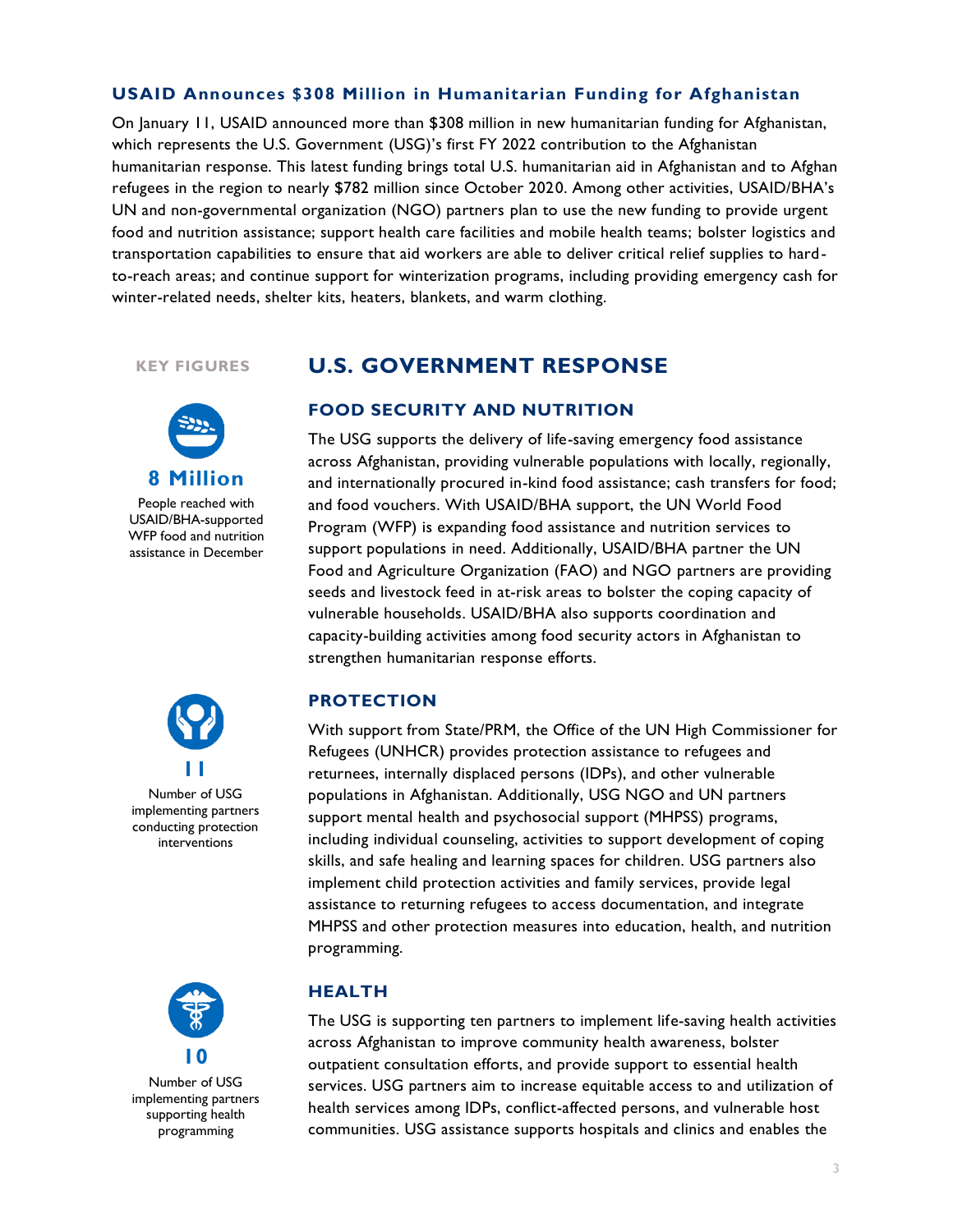deployment of mobile health teams to deliver emergency and primary health care services, conduct trainings for local community health workers and health care professionals, provide essential medicines, and support vaccination campaigns. Additionally, USG funding supports the UN World Health Organization (WHO) to coordinate emergency health response activities across the country, support the continuation of essential health services, and ensure continued supply of critical health and medical commodities into the country.

### **SHELTER AND SETTLEMENTS**

Shelter needs among populations in Afghanistan remain significant, in part due to natural disasters such as floods, landslides, and harsh winter weather. USG partners provide emergency shelter for displaced and otherwise vulnerable people, as well as shelter repair kits, transitional shelter, and multipurpose cash assistance (MPCA) to support the housing needs of affected populations. Each year, USG partners pre-position shelter materials for use during the harsh winter months.

#### **LIVELIHOODS AND EDUCATION**

With USG funding, partners deliver livelihoods programming and skills training to support refugee reintegration and boost opportunities for vulnerable host community populations; activities include courses to increase literacy, business knowledge, and skills development. State/PRM partners support returning refugees, IDPs, and host communities in Afghanistan by providing access to skills training and adult literacy courses, in addition to access to education for Afghan refugees and host community children in Pakistan. Partners also work to ensure IDP and returning refugee children have access to learning spaces and accelerated learning programs to help children prepare for enrollment in formal schools, as well as support initiatives to improve infrastructure in schools within host communities.



Number of USG implementing partners supporting shelter programming



Number of USG implementing partners supporting livelihoods programming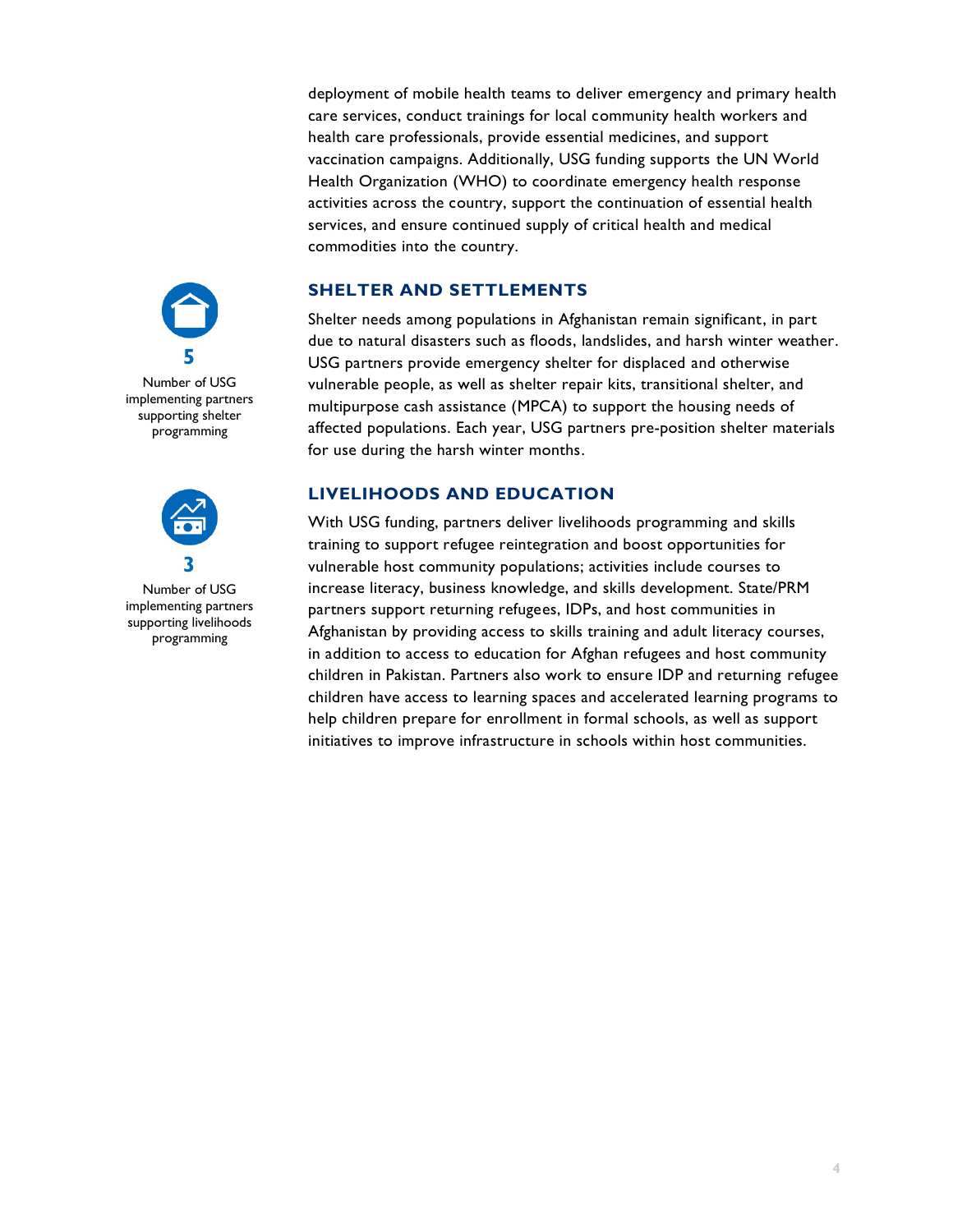#### **CONTEXT IN BRIEF**

- The Taliban seized Afghanistan's capital city of Kabul on August 15, 2021, following the successive capture of several provincial capitals and territory in early August. Since the collapse of the Government of Afghanistan, economic and political instability has resulted in the deterioration of basic service provision across the country, increased prices of staple foods and fuel, reduced household purchasing power, and negatively impacted the ability of Afghan households to meet basic needs.
- The cumulative effects of conflict, internal displacement, COVID-19, drought, and economic collapse have drastically increased levels of humanitarian need throughout Afghanistan. The UN predicts that 24.4 million people will require humanitarian assistance in 2022, a 33 percent increase compared to the 18.4 million people in need identified in the 2021 HRP, with the severity of needs deepening across all sectors.
- In late August, the USG activated a Disaster Assistance Response Team (DART) based in the region outside of Afghanistan to lead the USG response to humanitarian needs generated by the crisis in Afghanistan and a Washington, D.C.-based Response Management Team (RMT) to support the DART.
- On October 18, 2021, U.S. Chargé d'Affaires, a.i., Ian McCary redeclared a disaster for FY 2022 for Afghanistan due to the ongoing complex emergency.

| <b>IMPLEMENTING PARTNER</b>                                                   | <b>ACTIVITY</b>                                                                                                                                          | <b>LOCATION</b>                                                                                                    | <b>AMOUNT</b> |  |
|-------------------------------------------------------------------------------|----------------------------------------------------------------------------------------------------------------------------------------------------------|--------------------------------------------------------------------------------------------------------------------|---------------|--|
| <b>USAID/BHA</b>                                                              |                                                                                                                                                          |                                                                                                                    |               |  |
| Implementing Partners (IPs)                                                   | Health; Humanitarian Coordination, Information<br>Management, and Assessments (HCIMA);<br>Nutrition; Protection; Shelter and Settlements;<br><b>WASH</b> | Kabul, Kandahar, Khost, Loghar,<br>Uruzgan Wardak, Zabul                                                           | \$15,000,000  |  |
| International Organization for<br>Migration (IOM)                             | <b>Shelter and Settlements</b>                                                                                                                           | Countrywide                                                                                                        | \$8,257,000   |  |
| UN Children's Fund (UNICEF)                                                   | <b>MPCA</b>                                                                                                                                              | Daykundi, Ghazni, Ghor, Kabul,<br>Kunduz, Loghar, Nuristan, Paktia,<br>Paktika, Panjshir, Parwan, Wardak,<br>Zabul | \$15,000,000  |  |
| <b>WFP</b>                                                                    | Food Assistance-Cash Transfers, Vouchers,<br>Local, Regional, and International Procurement;<br>Logistics Support; Nutrition                             | Badakhshan, Badghis, Bamiyan,<br>Daykundi, Faryab, Ghor, Herat,<br>Jowzjan, Sar-e-Pul, Uruzgan                     | \$270,000,000 |  |
|                                                                               | Program Support                                                                                                                                          |                                                                                                                    | \$143,722     |  |
| <b>TOTAL USAID/BHA FUNDING</b>                                                |                                                                                                                                                          |                                                                                                                    | \$308,400,722 |  |
| <b>TOTAL USG HUMANITARIAN FUNDING FOR THE AFGHANISTAN RESPONSE IN FY 2022</b> |                                                                                                                                                          |                                                                                                                    | \$308,400,722 |  |

#### **USG HUMANITARIAN FUNDING FOR THE AFGHANISTAN RESPONSE IN FY 2022<sup>1</sup>**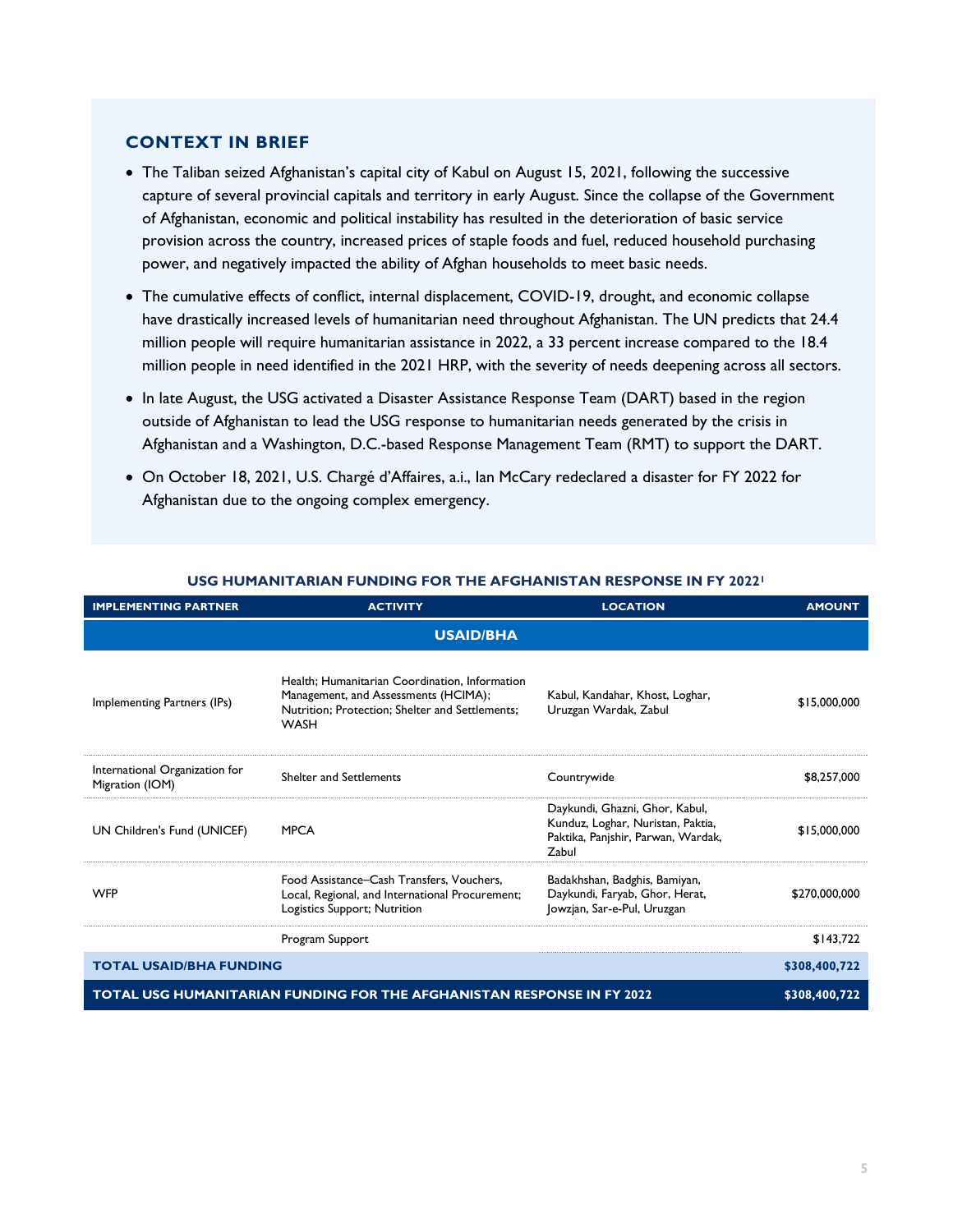#### **USG HUMANITARIAN FUNDING FOR THE AFGHANISTAN RESPONSE IN FY 2021<sup>1</sup>**

| <b>IMPLEMENTING PARTNER</b>                                                                   | <b>ACTIVITY</b>                                                                                                                                                                                                                 | <b>LOCATION</b>                                                                                                                                                                                                                                           | <b>AMOUNT</b> |  |  |
|-----------------------------------------------------------------------------------------------|---------------------------------------------------------------------------------------------------------------------------------------------------------------------------------------------------------------------------------|-----------------------------------------------------------------------------------------------------------------------------------------------------------------------------------------------------------------------------------------------------------|---------------|--|--|
| <b>USAID/BHA</b>                                                                              |                                                                                                                                                                                                                                 |                                                                                                                                                                                                                                                           |               |  |  |
| <b>IPs</b>                                                                                    | Agriculture; Economic Recovery and Market<br>Systems (ERMS); Food Assistance-Cash<br>Transfers, Local, Regional, and International<br>Procurement; HCIMA; Health; MPCA; Nutrition;<br>Protection; Shelter and Settlements; WASH | Countrywide, Badakhshan, Badghis,<br>Balkh, Bamyan, Daykundi, Farah,<br>Faryab, Ghazni, Helmand, Herat,<br>Jowzjan, Kabul, Kandahar, Kapisa,<br>Khost, Konar, Kunduz, Laghman,<br>Loghar, Nangarhar, Paktia, Sar-e Pul,<br>Takhar, Uruzgan, Wardak, Zabul | \$47,000,000  |  |  |
| FAO                                                                                           | <b>HCIMA</b>                                                                                                                                                                                                                    | Countrywide                                                                                                                                                                                                                                               | \$500,000     |  |  |
|                                                                                               | Agriculture                                                                                                                                                                                                                     | Badghis, Balkh, Farah, Faryab, Ghazni,<br>Herat, Jowzjan, Kandahar, Nangarhar,<br>Nimroz, Sar-e-Pul, Zabul                                                                                                                                                | \$20,000,000  |  |  |
| International Federation of Red<br><b>Cross and Red Crescent</b><br><b>Societies</b>          | Disaster Risk Reduction Policy and Practice<br>(DRRPP), Food Assistance-Cash Transfers,<br>Health, Shelter                                                                                                                      | Badakhshan, Badghis, Daykundi,<br>Ghor, Herat, Kandahar, Nuristan                                                                                                                                                                                         | \$1,200,000   |  |  |
| <b>IOM</b>                                                                                    | DRRPP, HCIMA, Shelter and Settlements                                                                                                                                                                                           | Countrywide, Balkh, Herat, Kabul,<br>Kandahar, Kunduz, Nangarhar, Paktia                                                                                                                                                                                  | \$8,000,000   |  |  |
| <b>UNICEF</b>                                                                                 | HCIMA, Nutrition, WASH                                                                                                                                                                                                          | Countrywide                                                                                                                                                                                                                                               | \$16,500,000  |  |  |
| UN Office for the Coordination<br>of Humanitarian Affairs (OCHA)                              | <b>HCIMA</b>                                                                                                                                                                                                                    | Countrywide                                                                                                                                                                                                                                               | \$800,000     |  |  |
| <b>WHO</b>                                                                                    | HCIMA, Health                                                                                                                                                                                                                   | Countrywide                                                                                                                                                                                                                                               | \$5,300,000   |  |  |
| <b>WFP</b>                                                                                    | Food Assistance–Cash Transfers, Vouchers,<br>Local, Regional, and International Procurement;<br>Logistics Support; Nutrition                                                                                                    | Countrywide                                                                                                                                                                                                                                               | \$197,900,000 |  |  |
|                                                                                               | Program Support                                                                                                                                                                                                                 |                                                                                                                                                                                                                                                           | \$138,820     |  |  |
| <b>TOTAL USAID/BHA FUNDING</b>                                                                |                                                                                                                                                                                                                                 |                                                                                                                                                                                                                                                           | \$297,338,820 |  |  |
|                                                                                               | <b>STATE/PRM</b>                                                                                                                                                                                                                |                                                                                                                                                                                                                                                           |               |  |  |
| <b>IPs</b>                                                                                    | Health, ERMS, Protection                                                                                                                                                                                                        | Countrywide                                                                                                                                                                                                                                               | \$35,754,998  |  |  |
|                                                                                               |                                                                                                                                                                                                                                 | Pakistan                                                                                                                                                                                                                                                  | \$8,025,536   |  |  |
| <b>IOM</b>                                                                                    | Health                                                                                                                                                                                                                          | Countrywide                                                                                                                                                                                                                                               | \$3,400,000   |  |  |
|                                                                                               | Health                                                                                                                                                                                                                          | Pakistan                                                                                                                                                                                                                                                  | \$400,000     |  |  |
|                                                                                               | Protection                                                                                                                                                                                                                      | Kosovo                                                                                                                                                                                                                                                    | \$3,975,132   |  |  |
|                                                                                               | Education, ERMS, HCIMA, Health, Logistics<br>Support, MPCA, Protection, Shelter and<br>Settlements, WASH                                                                                                                        | Countrywide                                                                                                                                                                                                                                               | \$34,100,000  |  |  |
| <b>UNHCR</b>                                                                                  |                                                                                                                                                                                                                                 | Pakistan                                                                                                                                                                                                                                                  | \$30,750,000  |  |  |
|                                                                                               |                                                                                                                                                                                                                                 | Regional                                                                                                                                                                                                                                                  | \$31,250,000  |  |  |
| <b>UNICEF</b>                                                                                 | Education, Health, Nutrition, Protection,<br>WASH                                                                                                                                                                               | Pakistan                                                                                                                                                                                                                                                  | \$10,000,000  |  |  |
|                                                                                               |                                                                                                                                                                                                                                 | Regional                                                                                                                                                                                                                                                  | \$8,514,000   |  |  |
| UN Population Fund (UNFPA)                                                                    | Health, Protection                                                                                                                                                                                                              | Countrywide                                                                                                                                                                                                                                               | \$7,256,953   |  |  |
|                                                                                               |                                                                                                                                                                                                                                 | Pakistan                                                                                                                                                                                                                                                  | \$600,000     |  |  |
| <b>WHO</b>                                                                                    | <b>Nutrition</b>                                                                                                                                                                                                                | Pakistan                                                                                                                                                                                                                                                  | \$2,200,000   |  |  |
| <b>TOTAL STATE/PRM FUNDING</b>                                                                |                                                                                                                                                                                                                                 |                                                                                                                                                                                                                                                           | \$176,226,619 |  |  |
| TOTAL USG HUMANITARIAN FUNDING FOR THE AFGHANISTAN RESPONSE IN FY 2021                        |                                                                                                                                                                                                                                 |                                                                                                                                                                                                                                                           |               |  |  |
| TOTAL USG HUMANITARIAN FUNDING FOR THE AFGHANISTAN RESPONSE IN FYs 2021-2022<br>\$781,966,161 |                                                                                                                                                                                                                                 |                                                                                                                                                                                                                                                           |               |  |  |